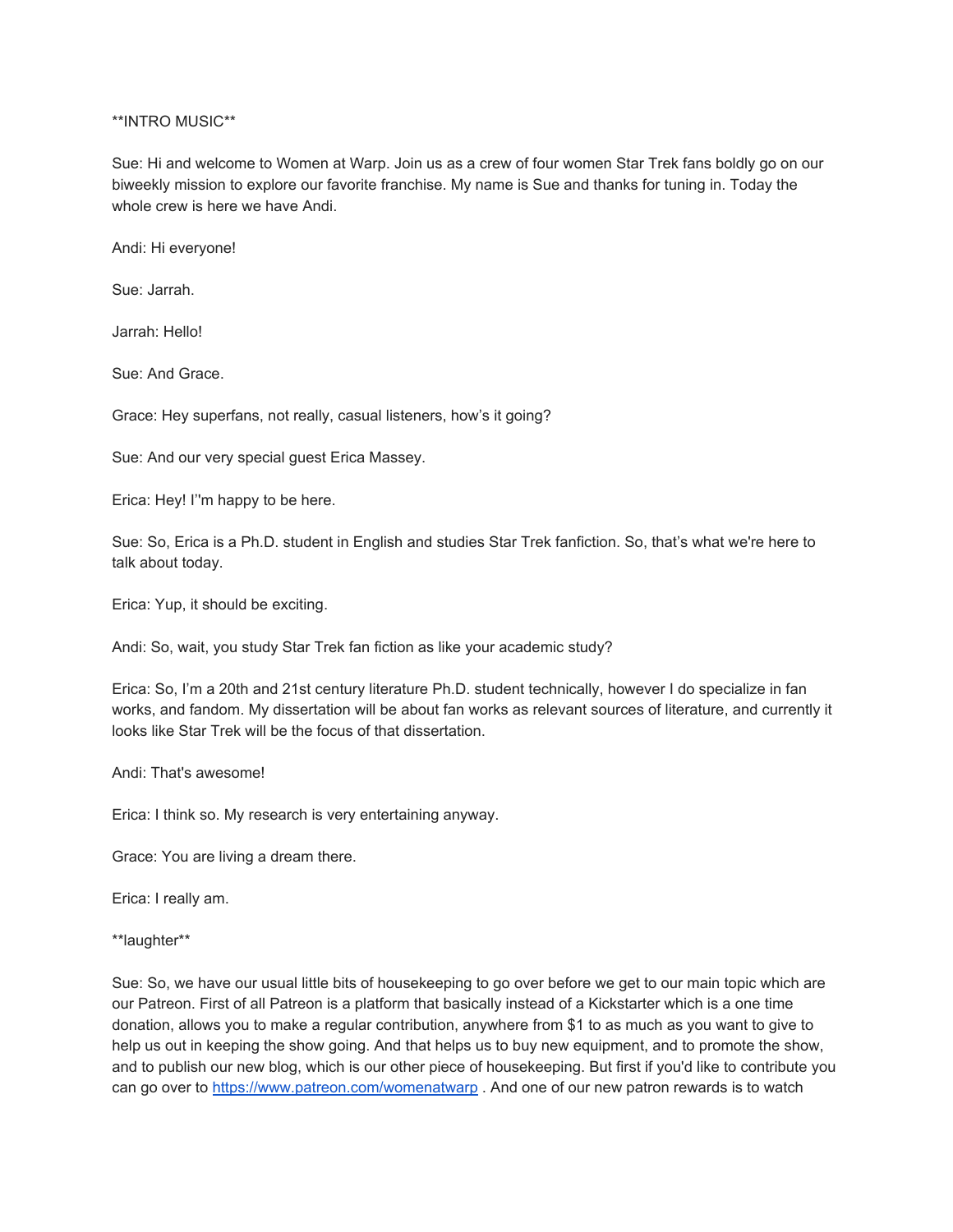along episodes with us, so you can get some live commentary on episodes like "Sub Rosa" [TNG Season 7, Ep. 14].

Grace: Which is an experience, let me tell you.

Sue: And as I mentioned we launched our blog in January, we're currently publishing one original post every week, as well as a crosspost or review from from a member of the crew, and our next Patreon goal is to get that up to two original posts per week so you can check out our blog over on the Web site at <http://www.womenatwarp.com/>.

Grace: And get excited.

Sue: It's been absolutely awesome so far.

Grace: Yeah. I'm blown away right now.

Jarrah: Yeah, for sure. And if you have a post you want to contribute, we've had a ton of pitches, but we still are absolutely interested in hearing from you, or if you have something you've written elsewhere that you think would be good to reshare on our blog then flip us a note, too. You can find all their contribution information on our site,<http://www.womenatwarp.com/>.

Sue: Awesome, so, today we're going to be talking about fan fiction, of course, but the topic is so big we knew we had to split it up, and in the future we're planning to do more episodes, but today we're talking about, I guess what we can call pre-Internet fanfiction.

Grace: Proto-fiction, if you will.

\*\*laughter\*\*

Sue: And the approximate date range here is until 1990, which is the year that Alt Star Trek Creative, the newsgroup was founded. Of course, we're going to be talking mostly about fanzines, which you know existed past 1990, of course so there might be some overlap, but in general we're going to be talking about 1966 to 1989, today.

Grace: The badlands of the fanfic era. The primordial fix, if you will.

Sue: I personally think this time period is really interesting, because it was so much more difficult to find and distribute this content. You know, you either saw an ad in the back of a magazine, like you might see an ad in Starlog of all places for a fanzine, or you'd come across them at conventions, and sort of stumble upon this community that existed. And it's, you know, when I was a kid getting into fanfic it was so much easier to just type it, Google didn't exist, Alta Vista and find full web sites on pairings.

Erica: Right, and well and from you know an academic standpoint and that actually makes it very difficult to study, because there aren't any you know online archives that you can go look at. You actually have to find people that have print copies of you know these original work, which you know thankfully at least people going to conventions usually you know they'll have access to that, and so then they can contact me and you know arduously scanned some you know copies in of like an original GRUP or something and send to me. But it definitely makes researching it very tricky and sometimes incredibly frustrating.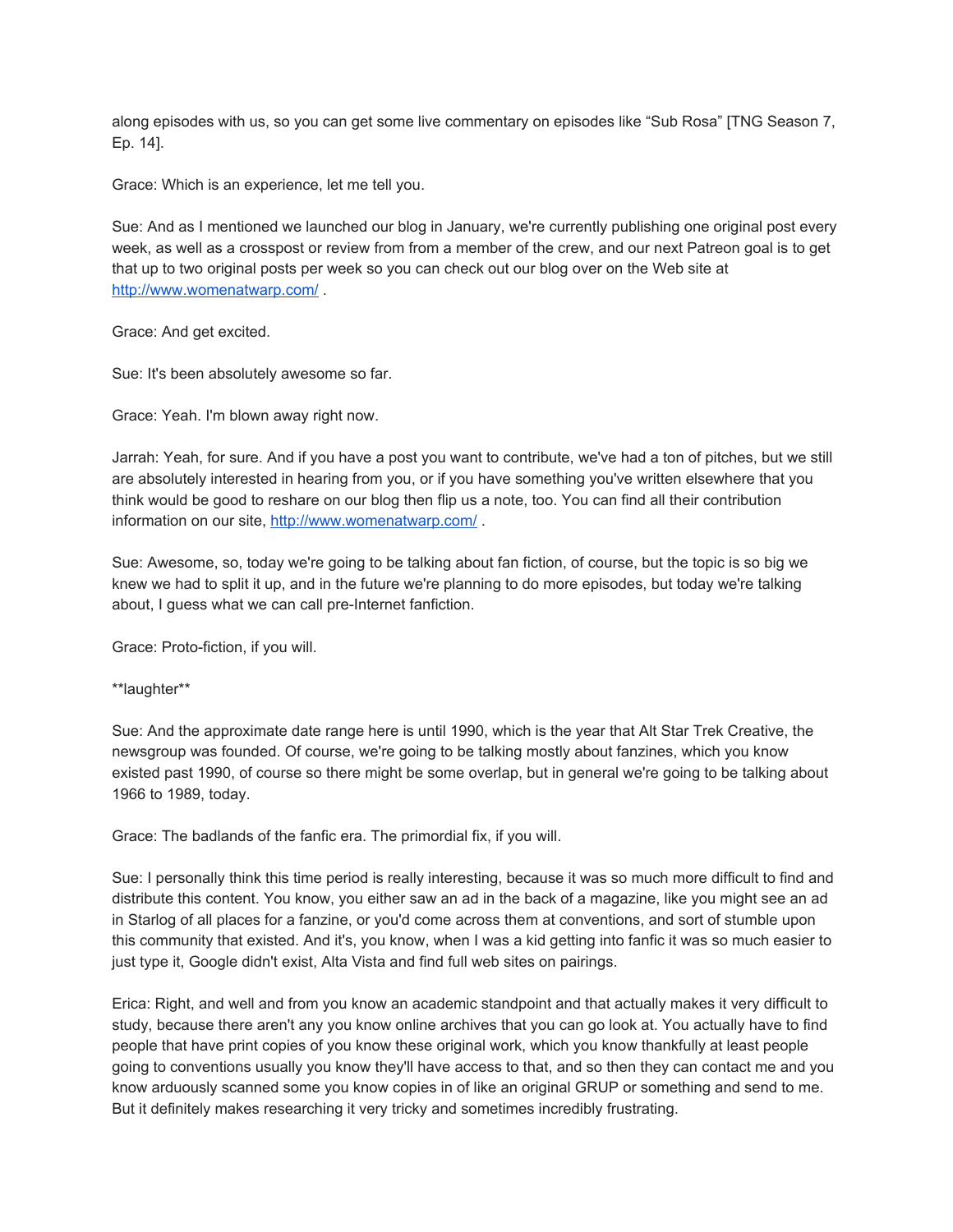Grace: And the act of making that must have been very difficult, also, the fact that a lot of these zines would have been printed at home, written at home. produced at home. It definitely would have been a major labor of love to get all that done.

Erica: Yeah, and it was a significant effort to bring together people who were illustrating them, and writing for them because often they weren't you know in the same place, so people would have to find a way to get their artistic representations that accompanied poetry, or articles to the person printing it. So, there was a significant amount of work you know, primarily done by women, to get these things published. That's, I mean they had my respect, for sure.

Grace: Yeah, no kidding.

Jarrah: So Erica what made you want to look at fanfiction as an area of study?

Erica: So I actually, my interest started with fandom in general. I was looking at comic books, and I mean especially like within the current political climate, you get very interesting depictions historically of what was happening socially and politically from comic books, right. And so that was sort of my my "in". But, when I started doing more research online, in terms of comic book fandoms, I sort of needed to backtrack to figure out like how did fandom really begin. Specifically, how did fandom interactions begin, because I was I was kind of jumping into it in the middle of the river, right, and I needed to go back to the source. And pretty much universally that source was Star Trek. And I of course had been a huge fan as a kid because my parents raised me on Star Trek, so I at least had the necessary foundation.

Grace: You had the proper upbringing, yes.

Erica: Yes, yes they raised me well. And so, I was able to, through some connections that I made online, naturally, I was able to get in touch with people who had been around for sort of the inception of the Star Trek fandom, who had again access to early copies of like Spockanalia or T-Negative that they didn't mind sharing with me, and it just it just sort of grew from there. I never actually intended to like make this my focus of study, but suddenly by the end of my first year as a Ph.D. student I had just this massive amount of information that was fascinating, and no one had ever really done much with before. So, I just kind of ran with it.

Grace: That's as good a way to start as any.

Erica: Yeah.

Grace: Very cool.

Sue: There are some things that if you don't read fanfic, you might not be familiar with it.

Grace: Because you're not in the know.

Sue: Right. And, the descriptions of stories generally include the relationship that's being focused on. And there's an abbreviation, so we'll use the infamous Kirk and Spock as our example and if we're describing a platonic relationship in the story the descriptor would be K&S, and if we're describing a romantic relationship it would be K/S, and that's actually where the term slash fiction, or slash fic came from. Which, I believe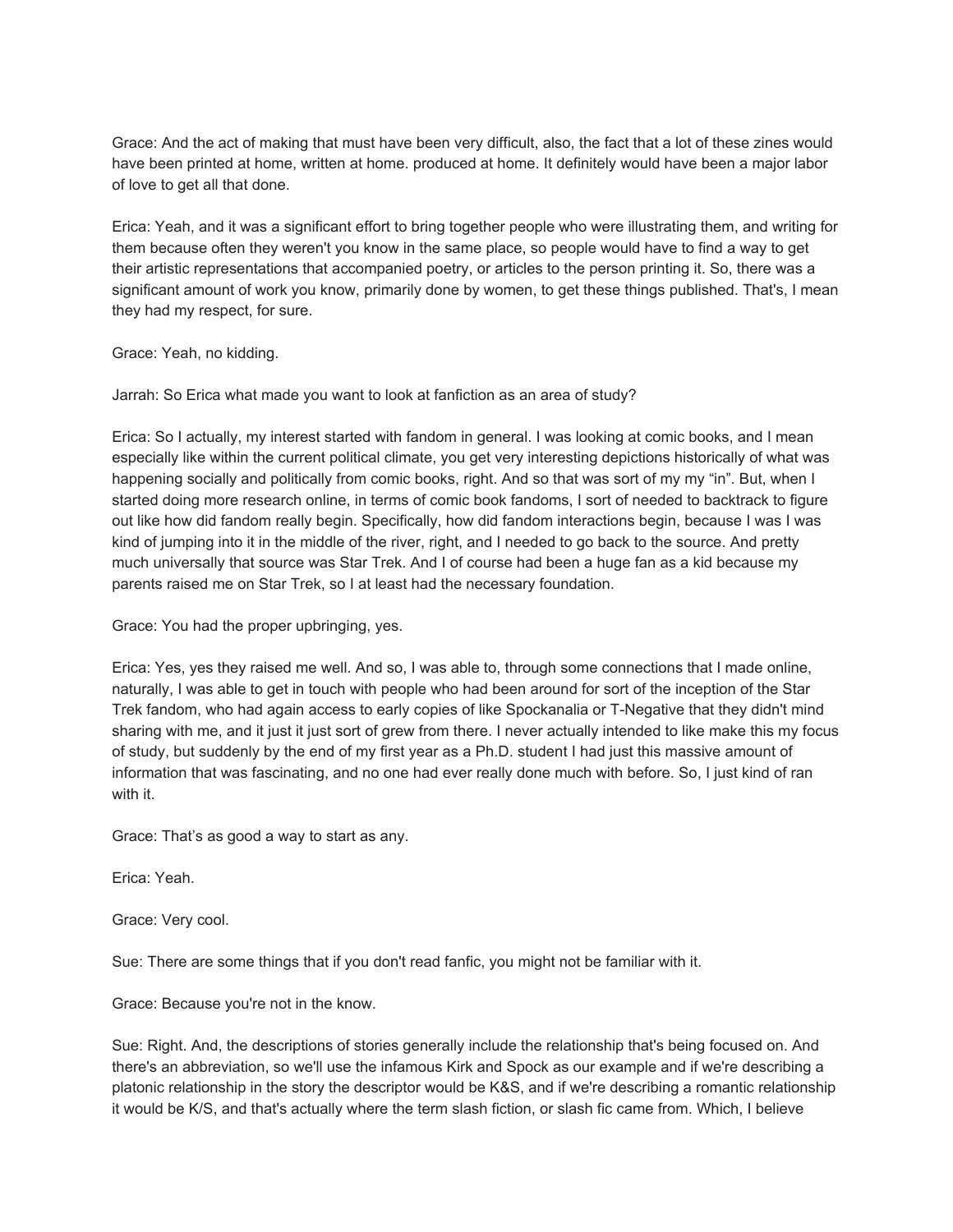started as a general representation of a romantic or sexual story, and has pretty much come to mean almost exclusively male/male romantic relationships.

Erica: Right. The distinction now is if you have a female/female relationship that is femslash.

Jarrah: Yeah, but you're right that it didn't always used to mean same sex.

Erica: Yeah, that has evolved.

Sue: Yeah, at the beginning of the term it meant any kind of sexual relationship.

Jarrah: One of the things I thought was really interesting when I was reading Camille Bacon-Smith's *Enterprising Women* [sic, full title is *Enterprising Women: Television Fandom and the Creation of Popular Myth*], which is a cool academic book on women in early fandom, was that there seemed to be kind of a divide in the community about with some authors being worried that people writing any like sexual affection, and then particularly woman/woman or man/man would like disgrace the fanfic community. Did you encounter any of that sort of divide?

Erica: Oh, absolutely. The general consensus to me is that it was viewed as a very black and white issue. People either belonged to publications that encouraged having sexual articles, pictures, etc. or they denied it entirely, and that tended to be the case of individuals within the fandom as well. They either supported it or they thought that it was completely unacceptable, and even shameful for the fandom as a whole, and you know didn't appreciate that there were publications that were entirely dedicated, in fact, to you know more sexual stories and pictures like GRUP, and there was a lot of dissent within the fandom on how exactly to handle that, right, because there was quite a bit of a disagreement on what should and should not be published in terms of what would make the fandom look good or bad as a whole.

Andi: Was it all of the explicit material or anything that just wasn't heterosexual?

Erica: That's kind of a difficult question to answer, because for the most part there… So in the beginning before any of the Kirk and Spock slash became very well known, and there were a lot of self insert, written pieces where you know this woman, who anyone can identify with you know that as a woman, has a relationship usually with either Spock or Kirk. And originally they were just seen as like sort of silly, and didn't get any sort of respect that a lot of the more serious like articles and interviews and that sort of thing you got, but it was seen as as mostly harmless, right. Whereas, then it's my understanding, that when there became a degree of you know homosexual relationships that were being represented, especially between two of the main male characters, that is when dissent really started to grow. And that is when the focus became, we shouldn't be talking about you know these sexual, these explicit situations, and so it's it's difficult to say whether or not that you know entirely coincided with these non-heterosexual relationships, but previously again it was just seen as something kind of silly, but harmless. So, it's hard to determine, and I've spoken to different people who have different opinions, so I can't I can't really answer that entirely.

Jarrah: I'm curious about, do you think that the those attitudes have changed over time, because when we, I think largely think and talk about fan fiction today, of course there's a lot of non sexually explicit fanfiction, or non sexual fanfiction, but I think that the sexual fanfiction is generally like a lot more accepted, and even considered as like the stereotype of what fan fiction is. So, I wonder if people who may have objected to it at the time have changed their views at all, just kind of seeing that…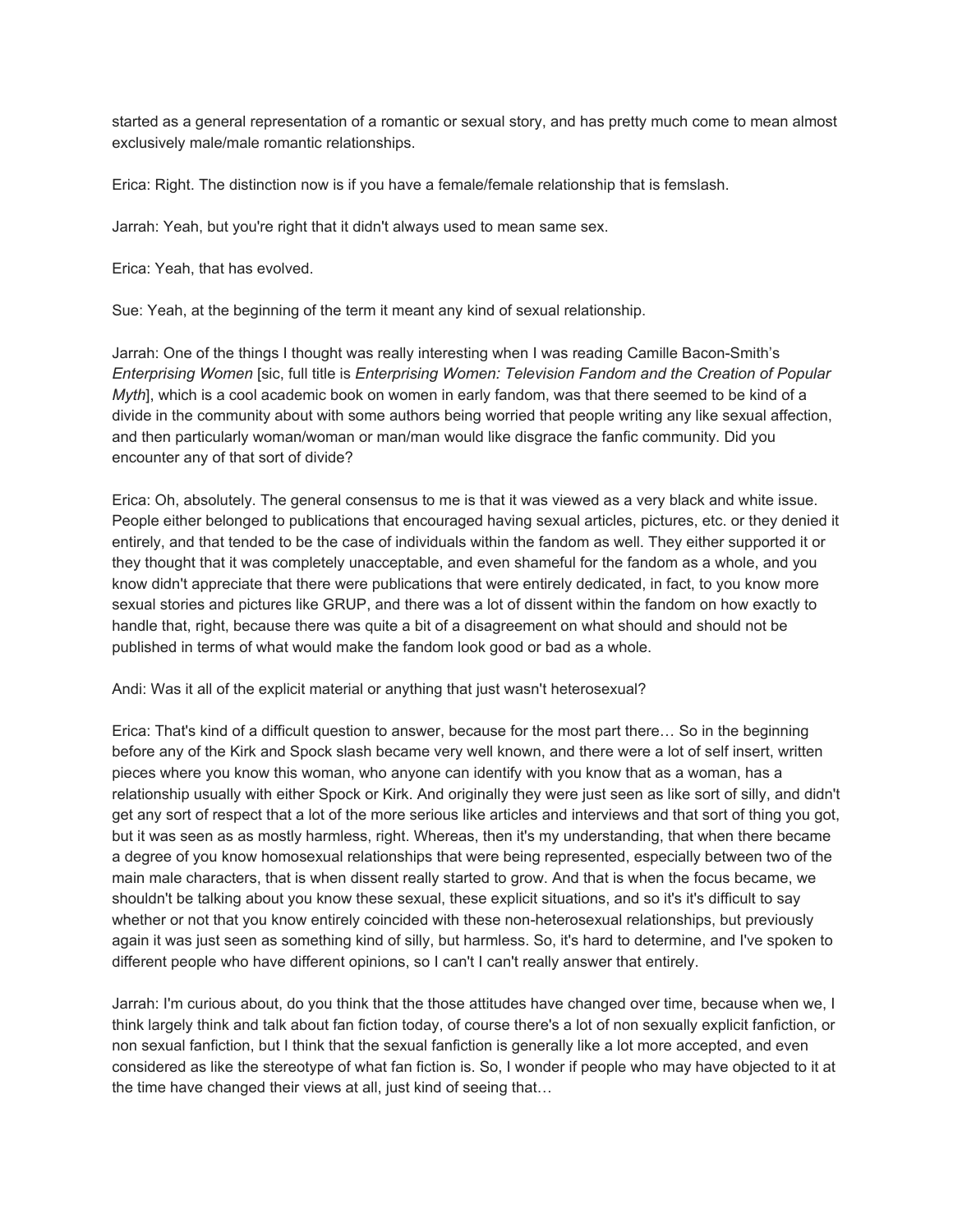### Grace: Seen the light!

Erica: So, I can say that that's definitely the case for some people, I gave a presentation at DragonCon last year in Atlanta, and I had two women who approached me afterward who actually admitted that when they first became part of the fandom they were people who did not at all support any kind of explicit sexual relationship between Kirk and Spock, they thought that it was this betrayal of the canon of the series, and they were very vocal against it, right, but they said that as times changed they realized that it wasn't actually the way that they felt personally, it was the influence of you know external forces. You know, being in the time that they were that were influencing their opinions, and in fact they both said that they are members of Archive of Our Own, AO<sub>3</sub>, and have multiple saved bookmarks in their favorites of, you know, fic where Kirk and Spock are you know madly in love. So, I can say that at least a small subset, you know, that I've spoken to have certainly changed their mind. But, I think it's a lot more to do with like the socio-political situation in general being more accepting currently.

Sue: Do you think the concern about how this would make fandom look had anything to do with the fact that fans knew that the creators were reading the zines, at least Spockanalia?

Erica: Yeah. So, what's interesting about the zines is that, especially some of the first ones, they were very well known within fandom, but also within you know creators of the original content, right. I mean, you had Roddenberry writing letters and doing interviews, and cast and crew writing letters and doing interviews for these zines, talking about them in interviews with larger press, and so when the original zines went from being less about just sort of surrounding material and articles and the occasional poem, and they started to branch out into fiction works and fan art that you know may or may not be a little racy.

Grace: Well, all art gets there eventually.

Erica: There became this concern of, well what if this very close relationship, this very friendly relationship that we have with the original content creators, what if they no longer want to be associated with us because we're doing things that are are a little bit embarrassing, or a little bit not socially acceptable, right. Which again, was where this sudden disconnect occurred when, especially Kirk/Spock fic started to be produced in large quantities.

Sue: So, I mentioned it but I'll give a little bit of history on that zine, Spockanalia was the first all Star Trek fanzine, and according to fan lore, the first media fanzine. So, all based on a TV show, rather than any original content, and the first issue was in September 1969, and there were five issues over three years. And this was a zine that was more nonfiction, and it was stories and poems, articles, art, and letters that you know Roddenberry even called "required reading for every new writer and for anyone who makes decisions on show policy." And then, during threats of cancellation for the show, Roddenberry was using the existence of Spockanalia, and its popularity, as an example of the show's popularity nationwide in interviews to sort of you know bolster his bid for renewal.

Grace: Well why not!

Sue: Yeah!

Erica: Well it was a valuable resource of course.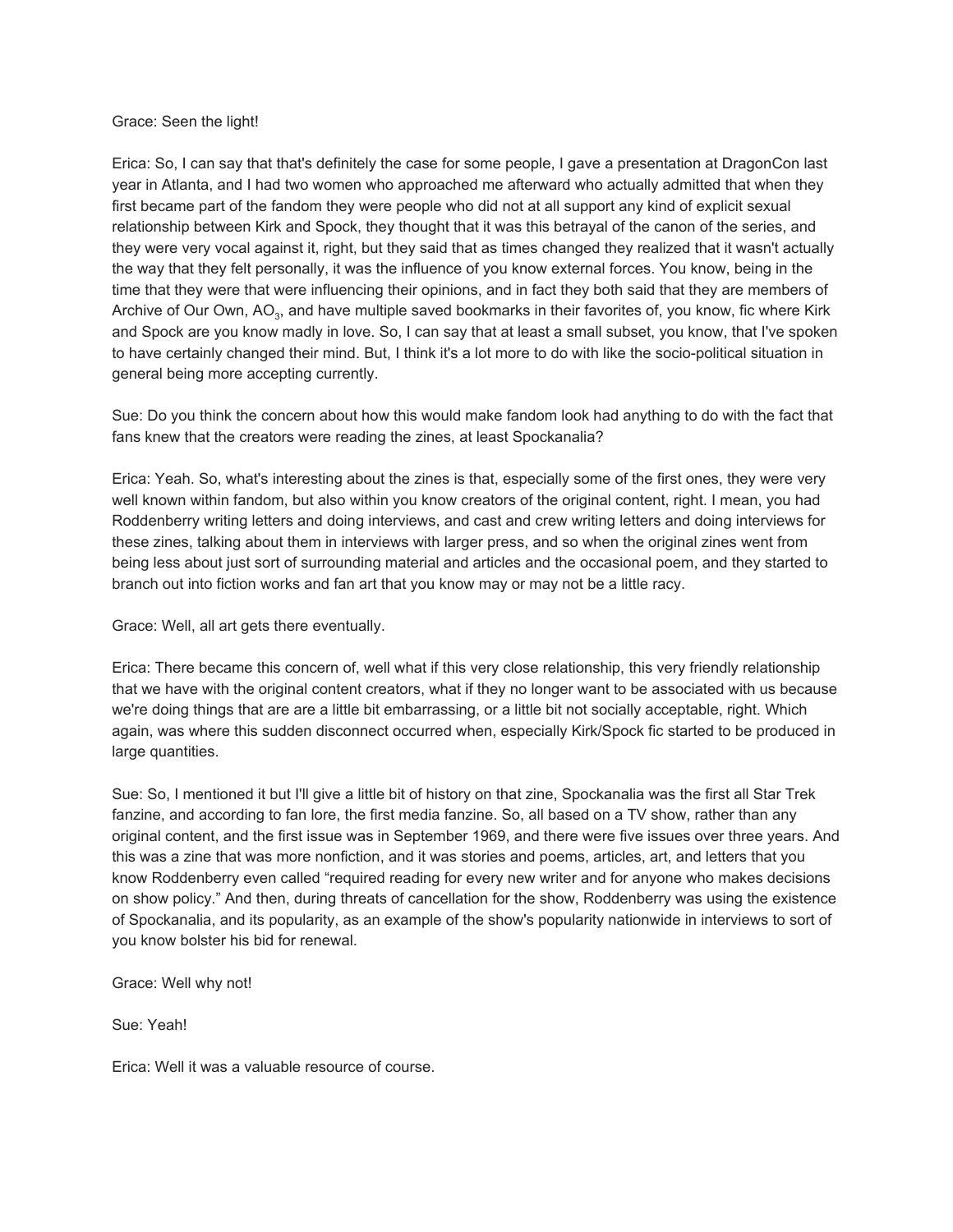Jarrah: So, Erica we touched on this a little bit but I'm wondering if you could maybe help shed a bit more light on the process of producing a fanzine, both in terms of like the technology or how they would distribute fanzines, but also if you know just say okay, so me like 12 years old I guess probably I would have been older if we're looking at theoretical past life me, but, like I got into fanfiction, reading fanfiction on the internet but just say I was 25, and I go to my first convention in the early 1970s or late 1960s, how do you find out about these fanzines, and possibly get to write for one of them?

Erica: So, it kind of depended on where you were located, because some of the publications that I found were literally so insular that it was just someone was you know printing it at their office where they worked as a secretary during the day, and were hoping they wouldn't get caught, you know.

Andi: I can't relate to that at all. \*sarcasm\*

Sue: I definitely never scanned anything and sent it to Jarrah at work, never. \*sarcasm\*

Erica: So, I mean some of them were very, I'm not going to say sloppily because that does them a disservice, but they were certainly not professionally made. They were essentially just you know typed up on whatever method you had, whether it was you know a typewriter or you know something slightly more advanced and pictures would be scanned often, and again some people were doing these within an office environment and they would only make like you know 50 copies, and that would that would be their run you know. Because it was very difficult again to connect with people in this way, so if you were in a small town and you were very reliant on whoever was in your town who you know enjoyed reading this sort of material. Some of the larger ones, they would actually you know take to a press, but again they had to gather articles, and so in larger cities you would have people who essentially would be responsible for you know, "I'm going to I'm going to make the art, and you know she is going to write this poem that will accompany it on the opposite page." And they would have someone then take this material all to a press, make multiple copies, bind it usually in whatever way was most cost effective, but there was there was a wide range of how these were produced, purely because there was no you know online method of spreading the word to potential readers. And eventually, that problem was somewhat solved by mailing lists for larger publications, where you would actually be able to sign up you know in print like you would for any other magazine right where you would mail in the little card, and then that would give them a good idea of, and of course this was done weeks in advance, so that then they would have an idea of how many they needed to print and so on and so forth. But, the the process, like I said I've spoken to a couple of different people and it varies significantly.

Jarrah: Yeah I have an awesome older fanzine called The Southern Star that is themed kind of around the Romulan Commander from "The Enterprise Incident" [TOS Season 3, Ep. 4] and Spock, and a bit of Kirk, and a lot of vampires, and werewolves…

Grace: Like you do, like you do…

Jarrah: I got it, and I immediately noticed like how tiny the print was, and there's a note that says basically like, "Sorry, we got twice as much material as we expected we were going to get for this, but we didn't have any more budget so we just like mimeographed it all at 50 percent the size."

\*\*laughter\*\*

Jarrah: Yeah, so, I mean definitely a lot of admiration for just the amount of work that went into coordinating and distributing things. I also, when I was reading *Enterprising Women* I noticed that there was some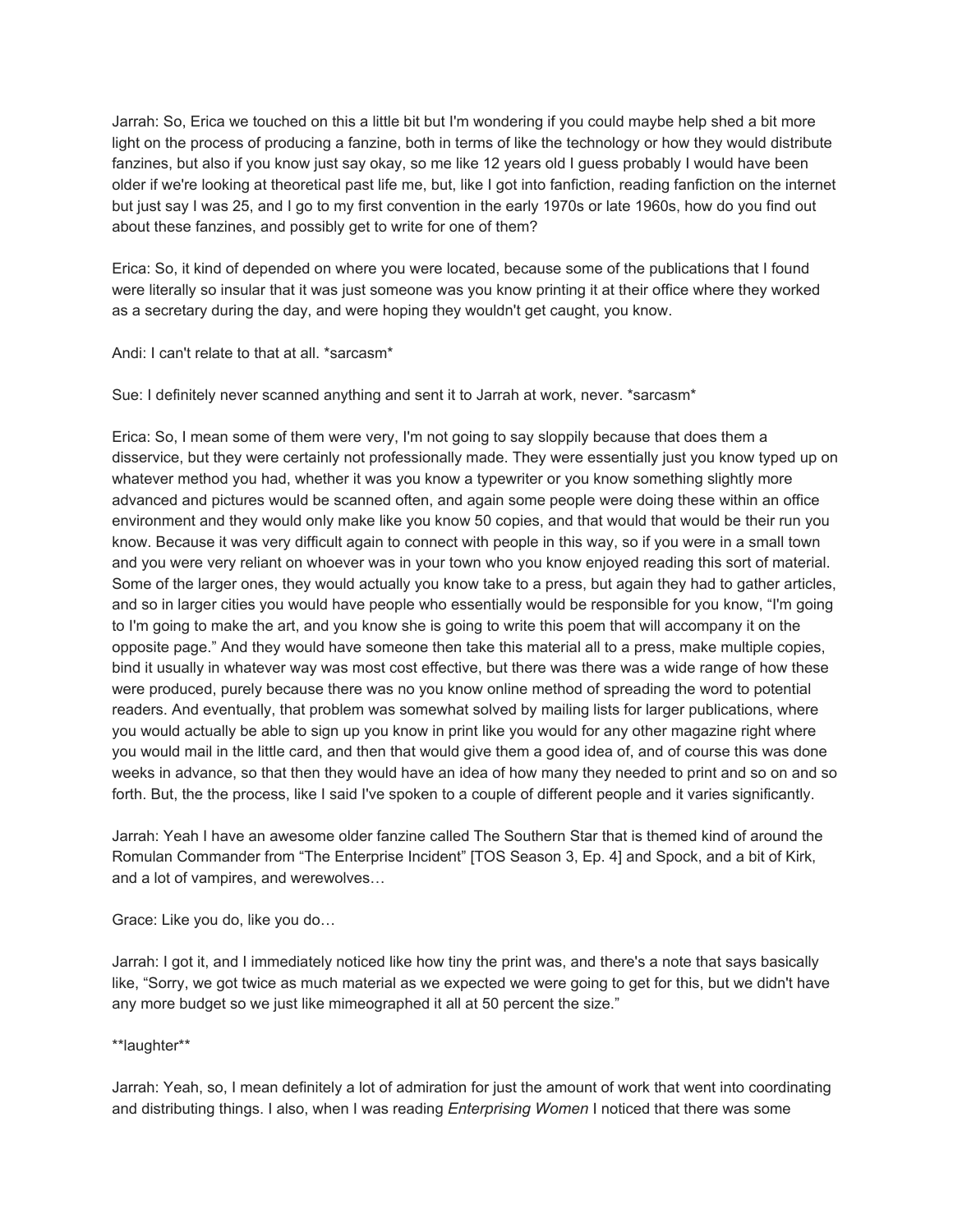discussion about how some groups didn't actually want their… They didn't always put together a zine, but just like sometimes just a circle to read each other's stories, or you know a small zine and they didn't want the mailing list to always be that big, because they were very concerned about anonymity even using pen names, because of this like, I mean if you can imagine people might feel like a bit self-conscious sharing they write fanfiction today, and how it would be so much different back then when it's was so much, such a smaller thing and when science fiction fandom didn't have the mainstream acceptance it does.

Erica: Right. Well, and it can even be dangerous for some people, depending again on where they were located. I spoke to one woman who said that she was living in Montana at the time period in which she was a significant fan and contributor at least with her very again insular community. And they would have meetings around, I think she said like once a month, but they were like very secretive, and I'm talking like Mafia secretive.

# \*\*laughter\*\*

Erica: Because they were genuinely concerned for their safety, because they were writing explicit homosexual works, which in Montana during that time period would not just be frowned upon, but you know taking probably violently depending on who encountered it, right.

# Grace: Right.

Erica: So, and of course again she said you know when we did it because we were sort of, and actually a lot of the members of her little community were part of the LGBTQ community, and that was sort of their outlet, and so they themselves were very apprehensive about meeting in groups, right, but they said that they did it anyway, because they loved the fandom and that it was this way for them to express themselves that they hadn't encountered before, but yeah you're absolutely right that, in a lot of cases, and again what makes my research difficult, is that you know you don't have a physical record, and even you know a physical record, much less an online record of how many countless, probably hundreds, of little tiny meetings like that occurred in which people were bringing these creative influences to the fandom.

Andi: And, see, I thought I was a dedicated fic reader reading like every day, but actually going to somebody's house and like reading it out loud to each other that is next level. Very impressive.

Erica: Right. Yeah I have a lot of respect for my my predecessors.

Sue: I want to jump back real quick to the sheer amount of work involved. I have several fanzines from the early TNG years, so, this is you know towards the end when the technology for this was pretty much as good as it was going to get, but there are several zines in which people were just going out and finding articles, and reviews on the actor's past performances. So, there was someone who went and like sat in front of a microfiche at a library for hours on end, to get this information to photocopy it for this zine.

Erica: Talk about dedication.

Sue: Yeah and you flip through it and you can absolutely see that people just printed out their finished product project, or typed it up and sent it to whoever was going to put this together because every other page is in a different font, it's all formatted differently, you know, but it feels so like special because of how organic it is in that way.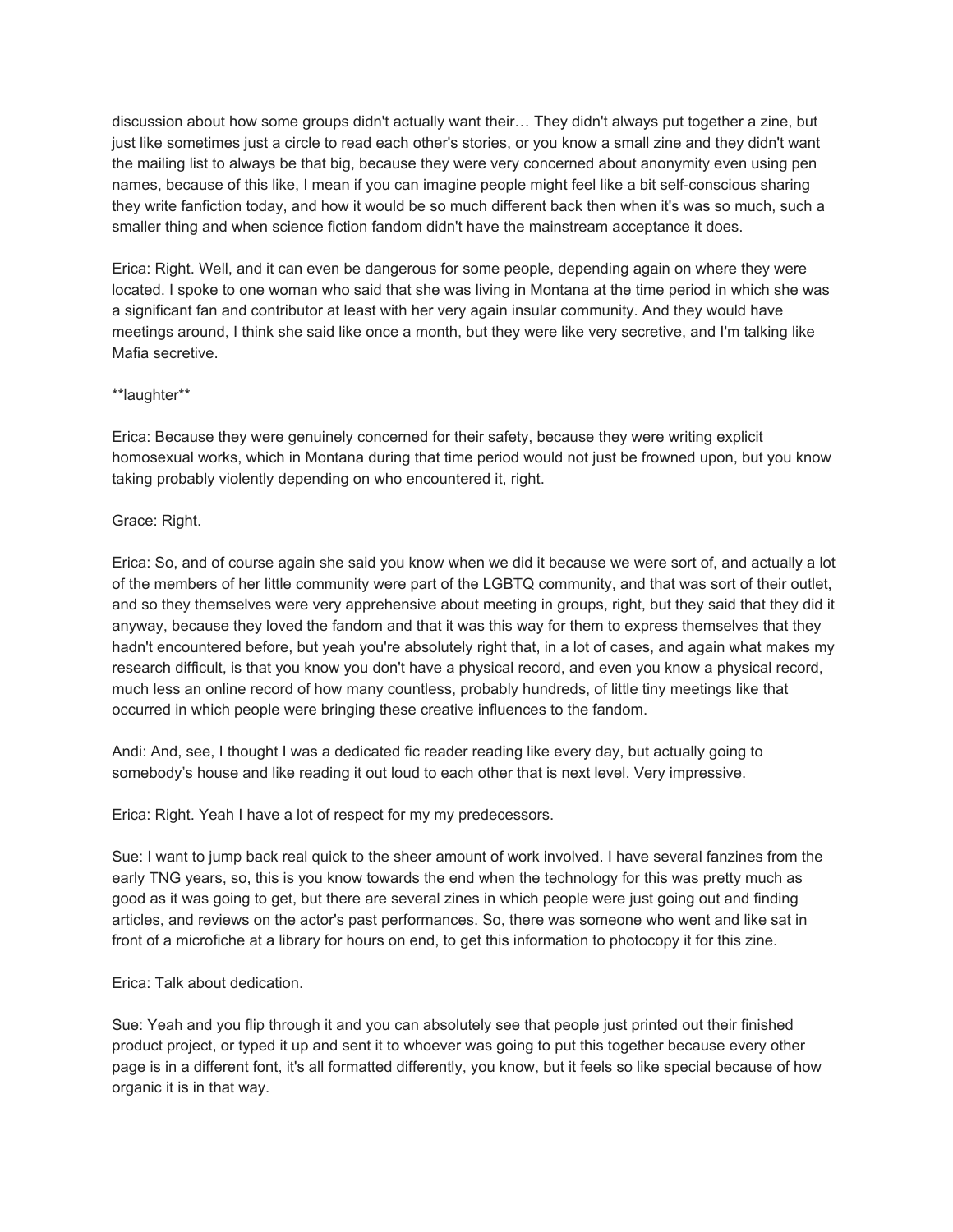Erica: Yeah, yeah for sure.

Andi: Fandom will find a way.

\*\*laughter\*\*

Grace: To fandom and ladies who want to read dirty Kirk/Spock stories.

\*\*laughter\*\*

Andi: Now, that's the other thing, like how how much of this section, because I know now the fic writing community is overwhelmingly women.

Erica: Female, yes that's true.

Andi: And, it was at that time as well?

Erica: So, what's really interesting is that fandom in general was, and pretty much always has been and continues to this day to be very evenly split in terms of gender. However, men are primarily responsible for talking about canon, and as it exists, not trying to expand upon it, right, so they're the ones like if you're talking modern day, they're the ones that are like on Reddit streams talking about like Meta, right. Whereas, women don't feel as if the series is complete as is, right, they want more, and they believe that there is more, and this has always been the case. And so women are the hugely creative productors within fandom, they're the ones who are again, producing something that the canon does not give you, or I would even hazard to say something that the canon lacks, and they're trying to make up for that lack, and in doing so they're creating you know, whether it be art, or fiction, or poetry, they're creating something that supplements canon, right. And so in terms of creativity, it is and has always been overwhelmingly female at least in the Star Trek fandom, and I think that that says a little something considering that that is a theme that has continued, right. That women are creative, and powerful influences, right.

Andi: Yeah I heard once somebody break it down as men are the collectors and protectors of canon, so like you have…

Grace: Whether you asked for it or not.

Andi: Correct, exactly, that's kind of where I'm going here, but like you know men are the ones that will own every ship, and you know really dive deep into what's already there, and collect facts you know that sort of thing. And then women are the ones that are pushing the boundaries, which might be one of the reasons why there is sometimes a clash between the two types of fandom, and why we often hear the whole idea of "real fans". Like, right when I started First Time Trekking, I was actually surprised that I didn't get more gatekeeping than I did, because I was, I have never been the kind of fan that's going to remember everybody's name, or who's going to remember you know the stardate, I still don't understand star dates, you know, so every fan that goes into loving something, loves it in their own way, and values a different section of it. So, like for me Star Trek, I love Star Trek because of social justice and the characters that sort of thing. Other people love the hard Sci-Fi, and the ships, you know.

Erica: Yeah.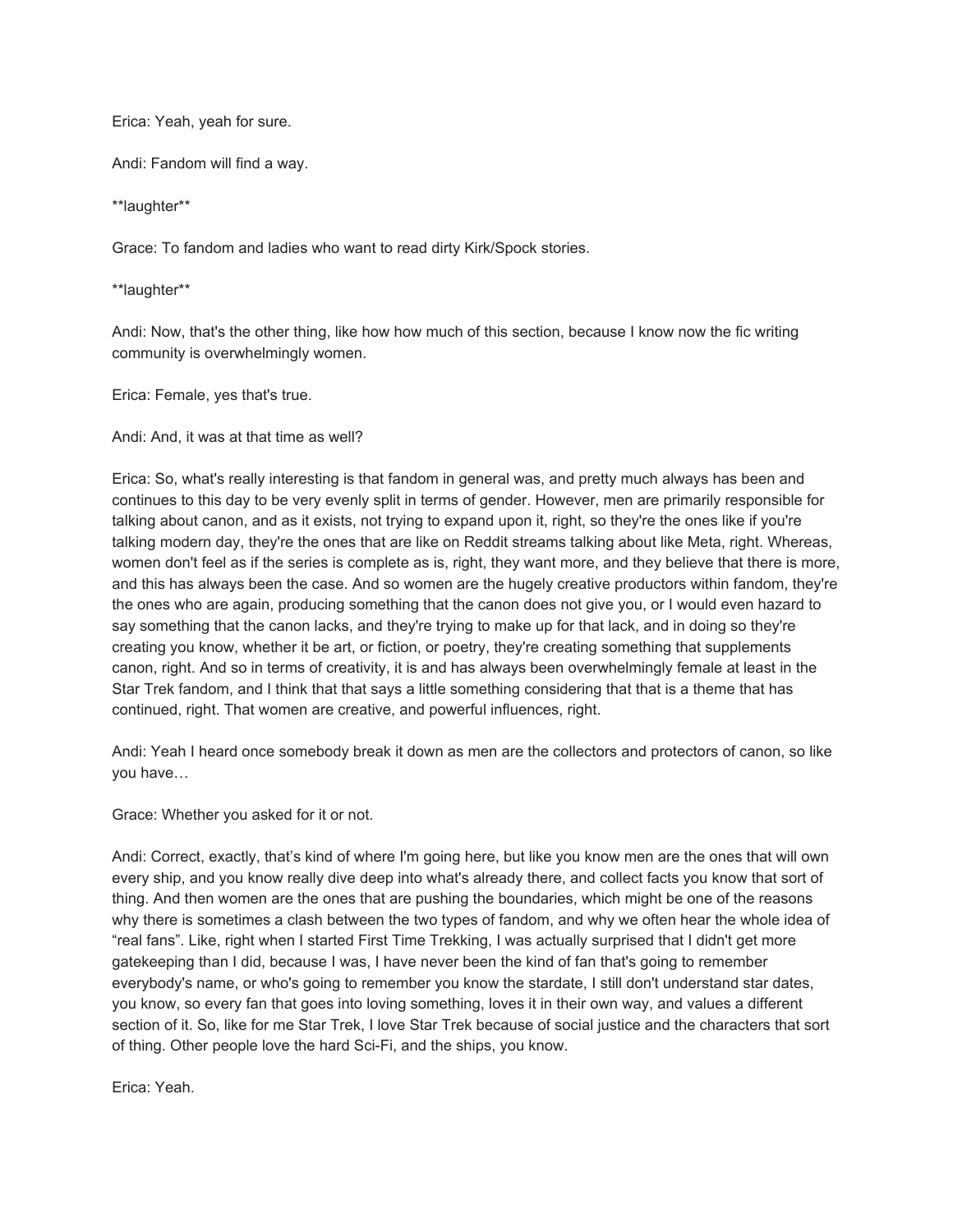Andi: It's not a right or wrong, but I do sometimes see conflicts between those kinds of fandom. And I've always found it really interesting how gendered it tends to be.

Erica: Yeah. Well, and I think, and maybe this is overly optimistic of me, but I think at least in my experience I've found that fandom spaces are getting a lot better about bridging that gap and showing mutual respect, whether it be you know between a, more of an archivist kind of person, or someone who is creative and is making new material, right. So, kind of like you said you were surprised that there there were not as many gatekeepers, I was pleasantly surprised as well when I started to really get into this, particularly when I was trying to find people to talk to, though primarily the people I'm talking to are indeed women. Considering you know the constraints of my research.

Andi: Although I will say, too, that when I first started, I didn't ever, and I very specifically because I'm used to being a woman on the Internet, very specifically did not have my name on it, and I did not have a gender on it. So, probably for the first year or so people kept assuming I was a guy, that might have had something to do with it. By the time that I was, you know, doing Women at Warp, and actually going onto podcasts, and people started knowing my name, and a little bit more about me personally, I started getting a little bit more. But, in general Trek fandom has been pretty open to me which I've always appreciated.

Jarrah: I think you mentioned something there in passing, Erica that's just important to highlight is this idea that like women are filling in what isn't there, and maybe that helps to explain part of the gaps and also maybe why men are more invested in upholding canon, like maybe not consciously, but it's easier to be satisfied with the canon when you like, you see yourself represented throughout it, in complex ways, you can find characters to resonate with, and I think that that goes back to a bit, the point about women writing this and particularly this whole question of, I hope I'm not getting too far ahead of us, but this whole question of why do straight women want to read or write slashfic, because I know a lot of people who have not interacted with the fic community, who make an assumption that it must be gay writers writing slashfic, which is actually not always the case.

Sue: We were actually having a, sorry we were having a discussion at Star Trek: Las Vegas this past year about fanfiction, and were asked exactly that question. Why would a straight woman want to read or write slashfic?

Jarrah: Well, actually the question started out with I believe, "Why can't gay fanfiction writers, just like make up their own pairings instead of changing the sexuality of the characters that are straight in canon?" So, first we had to correct that you know there's a lot of things in there, but one of the things is that actually it's not just queer authors who are writing slash fiction.

Erica: Yeah. Well, what's interesting about… So I obviously, you can't get like a solid percentage pie chart breakdown of you know historically who was writing what, you can get a better idea of that currently, and the latest statistics at least the most inclusive ones that I've found were from a Archive of Our Own census that occurred in December of 2013, and it essentially said that 45 percent of slash across the board, not just Star Trek, but any kind of male/male slash fanfiction, around 40 percent was written by heterosexual women. Then another 30 percent was written by pansexual or otherwise queer identifying women. Another 10 percent was written by lesbian women. And then the rest of the breakdown was all men who identified as straight, men who identified again as bi or otherwise queer, and then men who identified as homosexual. But, what is interesting is that there was only 5 percent of that entire pie chart was men who identified as homosexual. And so, primarily, and again this is this is currently I can't really speak for the past, but currently there is a) an overwhelming number of women, but b) the majority is indeed you know straight women was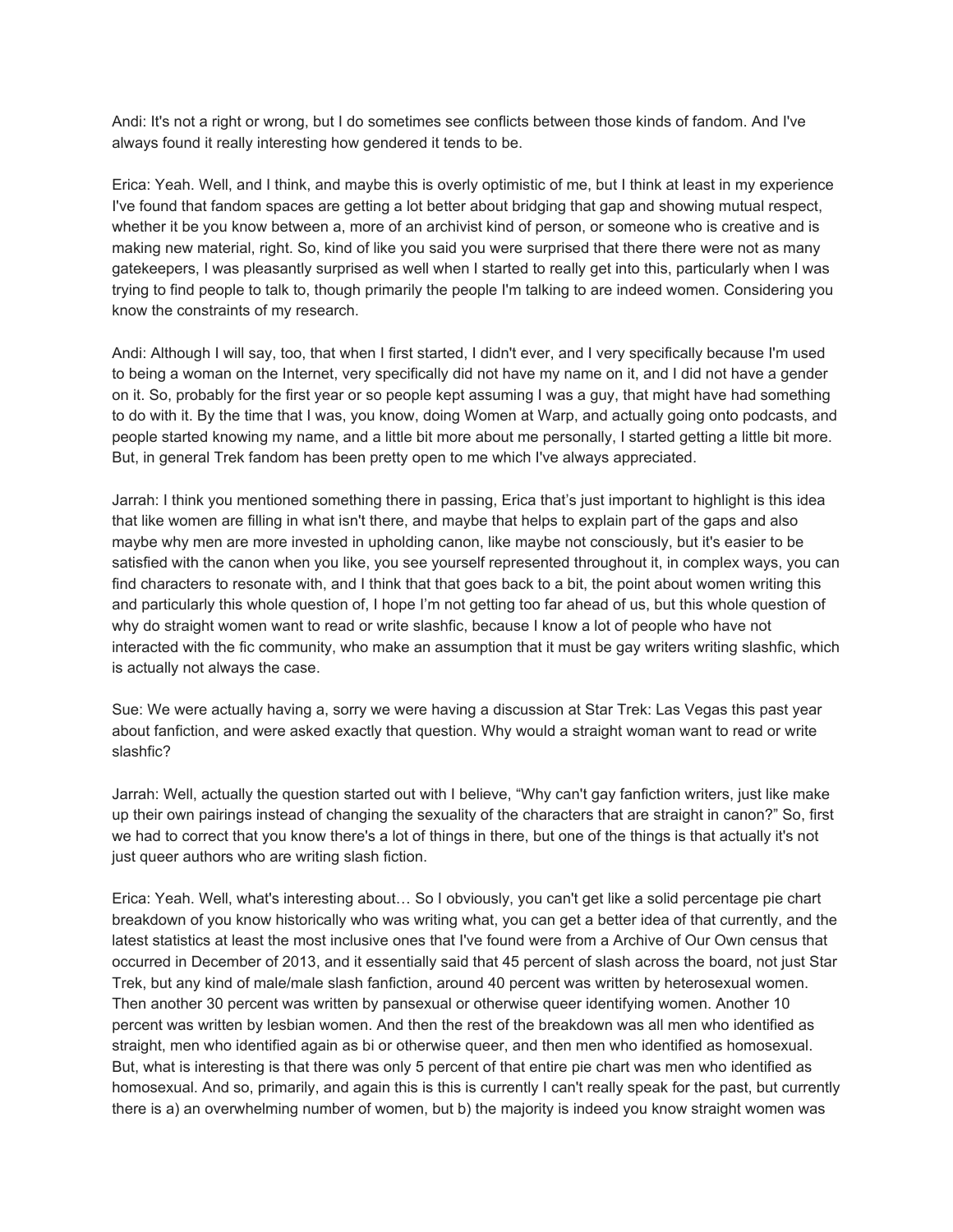with a very close second to that being bisexual or queer identifying women. And, there's a lot of reasons, this is a question that I'm still investigating, but there's a lot of reasons that I've been given, by both you know queer women which is a little easier to understand because, they're again sort of like you said making characters that they at least can identify with even if it's not a character that shares their gender, but if we're speaking specifically of heterosexual women writing slash, the two primary responses that I get from people when I ask about this is firstly, that there is a degree of freedom in writing two male characters because there are no constraints that they feel personally, right because they don't actually identify with either one of them, and so it allows them to be more creative in their writing. The other response that I tend to get is, and usually it's said with a little bit of derision, is that if these mass produced pieces of media had better female characters, perhaps they would write heterosexual relationships but unfortunately many people find that the most compelling relationships. the relationships that have the most back story and character development, are all between men. And so, it is it is easier, and even perhaps more logical, for people to choose to write relationships in that way. Now, you can't discount that there is often fetishisation occurring, like it is a problem, however, again I think that we are sort of as a whole fandom as a whole recognizing this and trying to combat it in a way that that people who are actually queer are able to take precedence over, be the voices that may overshadow them.

Andi: Yeah. Like I'm a queer woman who writes slashfic. And the second reason is the one that I would say, if somebody asked me like why, and I only want to write one ship, so… Like I've written one fic, so, there's not a lot of variety there, but the reason I'm writing that particular ship in that particular fic is because those were the characters that I liked the best. It didn't have anything to do with like oh I really want to see male/male, it was those were the two characters that I thought there was a story for.

Erica: Right, and I've actually done some research because I found that very compelling, and again it was probably the predominant answer that I received in talking to multiple people about this, but I went and I looked, again Archive of Our Own is so handy!

Andi: Yeah, you can search all of the ships.

Grace: It's a beautiful, beautiful wonderful thing.

Erica: The interface is incredibly user friendly. But, I went and I looked at some of the most popular ships currently that were male/male ships, slash ships, and what's interesting is that there's actually a large number of gender swapped, whether they're both women now in the story, or whether one of them is gender swapped so that one of them is a woman and one of them is a man making them a heterosexual couple, but people don't seem to discriminate between gender swapped fics, regardless of you know if both are swapped or if just one is swapped, and fics that keep them with their original gender. And, I think the reason for that is it's sort of what you're talking about, it's that they like the character and they don't particularly care, In many cases, what gender the character is they just think that there's a compelling reason for those characters to be together regardless, right. Which I think that's valid.

Jarrah: Yeah for sure. I mean I think there is sort of a little bit of an interesting, contra… I don't know if it's a contradiction, but you know I would argue that writing slashfic and distributing slashfic especially in the pre-Internet era, was like an inherently political act because it spreads acceptance, and even if that is not the intent. And in *Enterprising Women* Camille Bacon-Smith wrote, "Fanziners don't gather in each other's homes and in hotels around the country to march on the male heterosexual bastions and demand their rightful place. They come together for mutual healing, for protecting from the outside, and to ponder the most pressing questions in their lives - Who am I? What do I really want? Why can't I have it? Why does life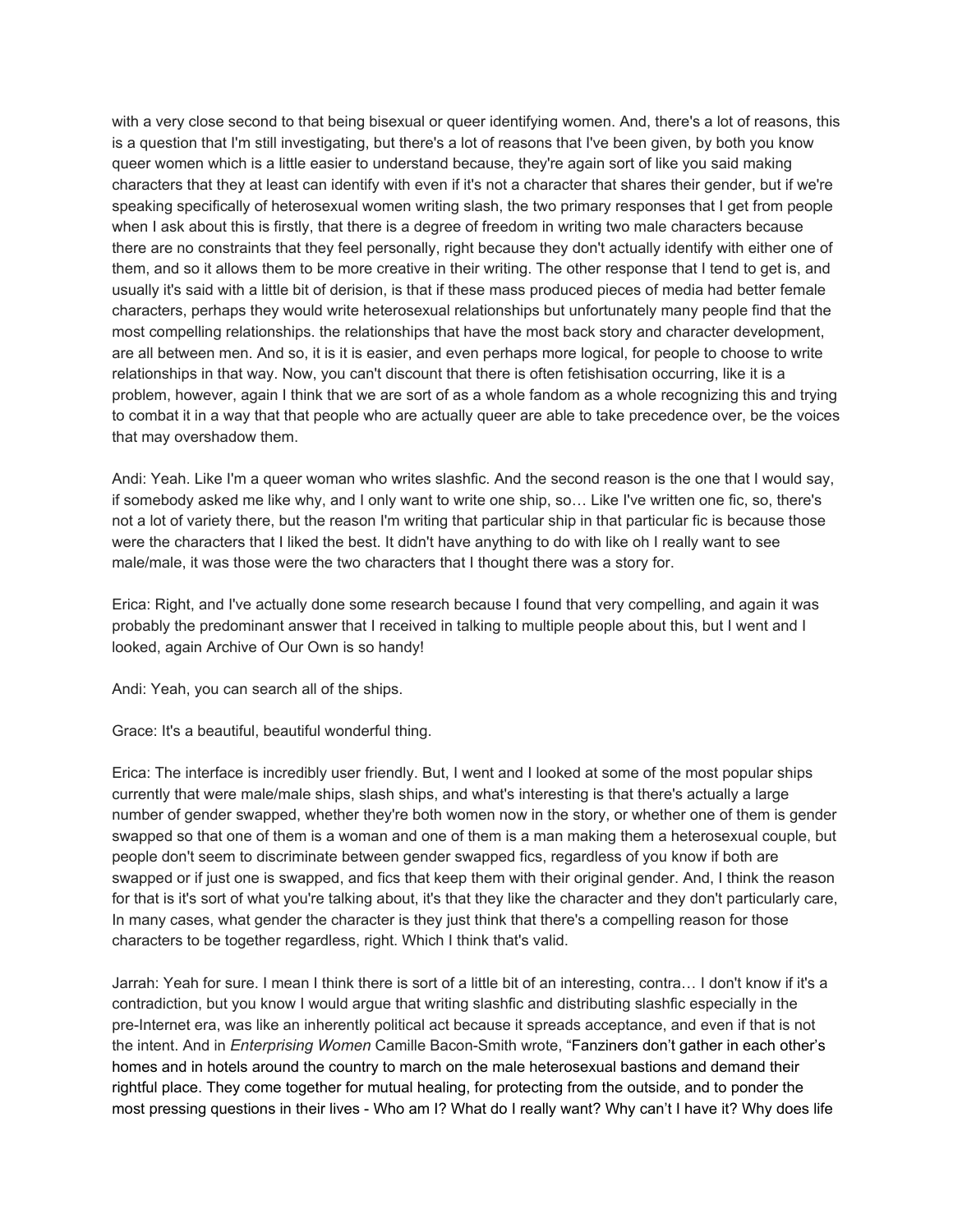hurt so much?" So I thought that that was sort of an interesting way of looking at this whole, I guess it's like the personal is political that may not be the reason that you're writing it that the the outcome is political.

Sue: It brings to mind, too, the idea that we just talk about in media in that there especially you know for talking about the original series, the majority of the main characters are men. The overwhelming majority of the main characters are men. So, there is always a character for, or almost always a character, for a male audience member to identify with who is the same gender, whereas, women growing up with this kind of media are often identifying with male characters, instead of the one or two women on the show.

Grace: Who may or may not have actual personalities.

Sue: Right.

Jarrah: Right.

Sue: So, there are, especially we hear from a lot of women who grew up with TOS who identify with Spock in particular, as sort of being like the fish out of water, right, which I'm sure a lot of us can identify with, but, and I think that's that's coming into play too in fanfic. And Leslie Fish who is a folk artist said, "It's the only way we can be one and have the other." So, if you're identifying with one of the characters and then having relationship with another, but they both happened to be male, there's still like a self insert into that story. And she also said, "Our culture so thoroughly denigrates the personalities of women that women can't imagine themselves as heroic characters unless they imagine themselves as male."

Erica: And, I think, I mean it was a problem then and I think it's still a problem now, within specifically the Sci-Fi genre, where women are not used as multi-dimensional characters, they're used as sort of these tools within male homosocial bonds. And so, you have female characters that are not compelling as characters because they're, even if it's it's not like a malicious intentional thing by the writer, they aren't being given, you know, their own storyline, their own growth. They're just, they're being used in terms of this, and again it's supposed to be a homosocial relationship for these men to become you know better friends, and to bond, and you know all of these you know bro kind of things. However, in doing that the creators are unintentionally creating this very compelling backstory, this very compelling reason for these these characters to be together. And like you're saying, the women are going to relate like as human beings more to that relationship than they are to something that is very shallow and pithy at most, right, when you have these female characters that are usually introduced very quickly as a romantic interest, right.

Sue: So, I want to talk about GRUP.

Erica: Oh, yay!

\*\*laughter\*\*

Sue: And you threw out the title a couple of times before, GRUP is a fanzine it lasted six issues, from 73 to 78, and the title is of course a reference to the episode Miri [TOS SEason 1, Ep. 11] in which grownups are "grups". Yeah it is included in its third issue, in 1974, the first published, and that's important, Kirk/Spock story called "A Fragment Out of Time."

Erica: Yes, and that also had the very first published, important distinction, piece of explicit fan art, as well, though admittedly I have I have a scan of it and it's very hard to tell what's happening to in it. The artist, and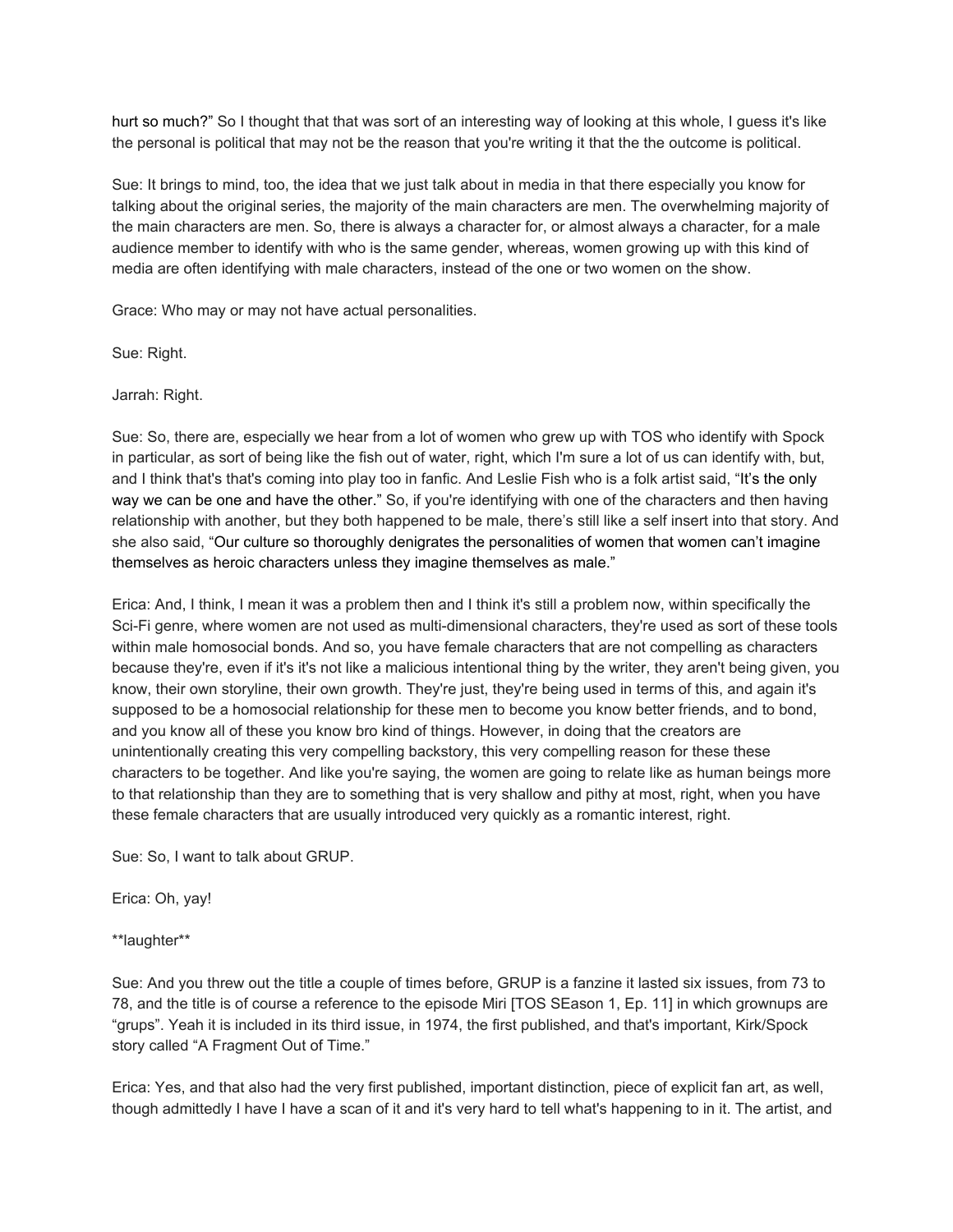in fact the writer of "A Fragment Out of Time" both had to come back the following issue and clarify that yes indeed this is what's happening, and not only in the story and in the picture, because they were both incredibly vague and and very like poetic in terms of the story, so it was kind of difficult, like you could you could read it as a multitude of different interpretations, right. But yes, so that is a very important thing to note, because they were, and it happened in the same issue you had the first published explicit fan art, and the first published explicit fan story.

Sue: And published as such an important distinction there because before this, there were stories and art distributed among friends, and I don't have any information on the first art, maybe you do, Erica, but the first story is presumed to be "The Ring of Shoshern" by Jennifer Guttridge, and approximately did it in 67 or 68.

Erica: Yes and, believe me I have tried, to figure out exactly when that was and to get a copy of it, but I have not been able to actually get a copy of it, I've only heard word of mouth what it was about, and so yeah if anyone wants to hook me up with that let me know.

\*\*laughter\*\*

Grace: Putting out the call to our listeners.

Erica: But, no I would agree, assuming that it is 1967 or 1968 it predates any published slash content, so for now I'd say, yeah, that's accurate. As for fan art, I was able to speak to a couple people who again had these more like very insular like only 12, 13 people were involved, they would print like 20 copies of an issue and they didn't even have a name for their issue, but I've found smaller publications like that, that were making fan art, and I wouldn't necessarily say explicit, but risque poetry about Kirk and Spock that predates that. Again I haven't been able to find any actual copies or scans though.

Andi: When I'm thinking about like you doing all of this academic research and it's practically like archaeology, trying to find all of these primary source documents from the late 60s, can you imagine being in the late 60s and sitting down and being like okay Kirk and Spock, and like writing it out and not realizing that you're actually going to be a part of history, and someday somebody is going to be writing their dissertation on your, you know, fanfic you wrote. And it makes me think about like 50 years from now people are going to be like so Tumblr in 2017 era, really was dominated… And like writing these amazing you know academic papers about fandom the way it is now.

Grace: You have to wonder you really do.

Erica: Though I do envy whoever is doing that in the future a little bit, because they will have the opposite problem.

\*\*laughter\*\*

Andi: Yeah, they will have too much.

Erica: So much archived material online easily searchable at their fingertips.

Jarrah: But, I mean I guess on the plus side is that you know because the stuff isn't available online it forces you to go out and actually talk to the people who created this stuff, whereas you know no one's going to be able to figure out who like SleepingTARDIS-32 on Tumblr was, and I think that's an important part and we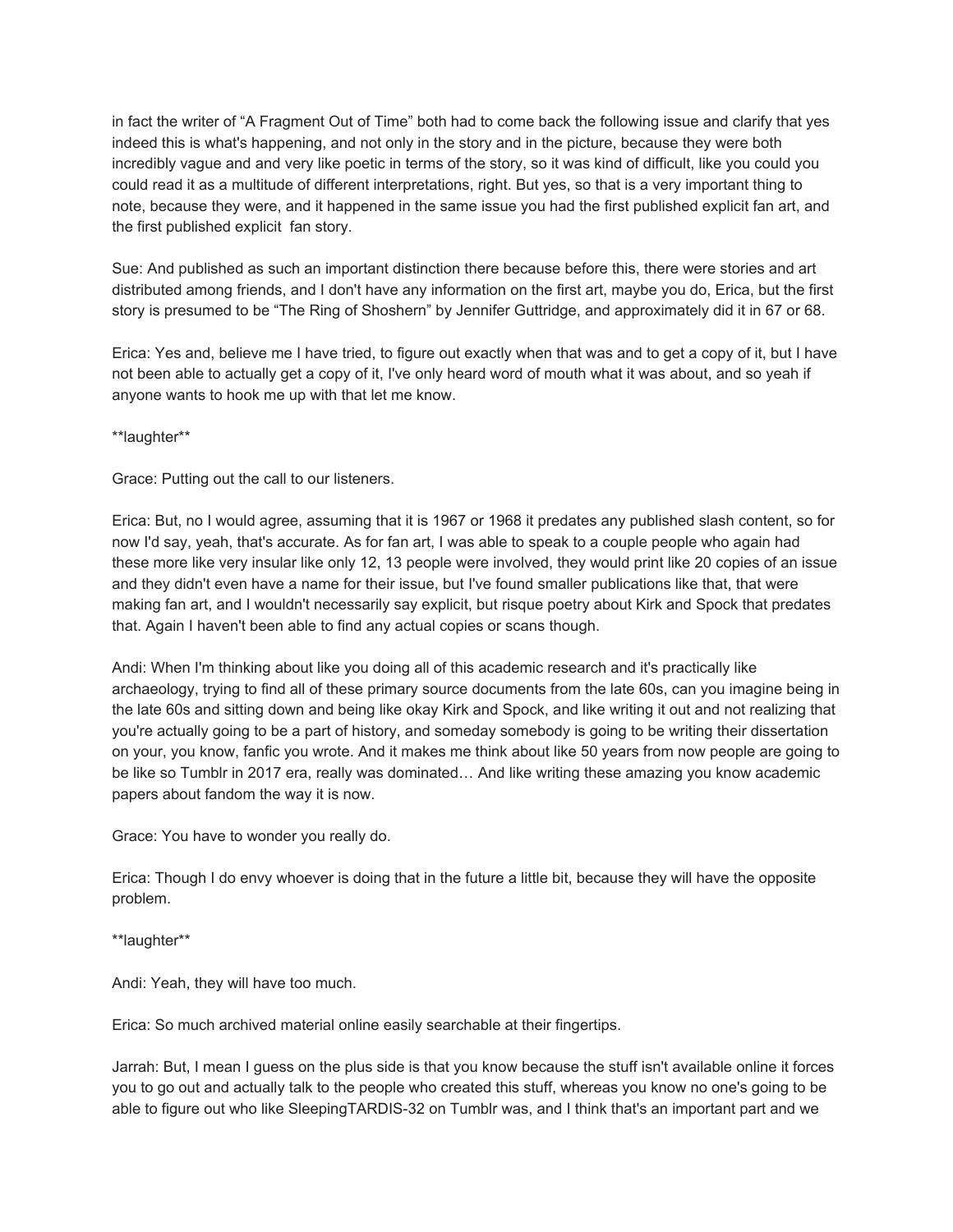talked a bit about that but we're also planning on doing a future episode where we have a bit of like an intergenerational discussion of fic authors.

Erica: That will be fascinating, yeah. But, yeah I've definitely made contact with people who I never would have, you know, otherwise. And it's strange because I've actually built a pretty good online relationships with people who are like older than my parents, and that's a little odd for me because then you know I bring up oh yeah I was talking to you know Karen the other day and she's you know retired and lives in Florida and I'm you know I'm a 25 year old Ph.D. student. And so it gives you like a very diverse range of interactions that you definitely wouldn't get just from purely looking at online archive. So, there is a very like human dimension of this, and you get their stories, too. Because unlike us where we have the ability to just you know post something online out in the ether without really putting a lot of effort into it, I mean obviously there is effort but not like physical like production effort in terms of you know printing it…

Grace: There's not as much of an intensive commitment to it.

Erica: Right, whereas a lot of the people that I speak to who were involved in the inception of these zines, you know, they were trying to again like print out their 25 copies like at the end of the workday and then you know go pick up their kid from school and honey don't sit on the manuscripts and you know like, you get these very wonderful stories, and sometimes kind of heartbreaking stories, in the case of people who had to you know hide their fandom involvement because of where they were located that you just don't get in an entirely digital world like we have now.

Sue: When I started out in fanfic I was probably too young to be in fanfic and it was, it was in the digital age, but there were still listservs, and smaller insulated groups, and it was certainly multigenerational, though, one in particular that I'm thinking about, and several of the women that I have met through fanfiction have become very dear friends to me and mentors in some way, and I think the fact that there aren't as many of those smaller groups, or those listservs around anymore is kind of sad. I mean there are circles that form, but it's it doesn't feel the same to me when you just go to AO<sub>3</sub> and start searching for stories.

Andi: Yeah, I would say that AO $_3$  doesn't foster that, but Tumblr does.

Erica: Tumblr definitely does.

Andi: Yeah, because I have at least two or three people that when I'm finished with the chapter they are reading it for me, and there is definitely a community, it's just probably not as, I don't know, intimate as maybe yours was, but I do think that that still is happening in just a different form.

Sue: Yeah this is definitely what I'm thinking about was through email, and it was you know real names and locations and people mailed each other things, this was like before the Internet was terrifying, you know. But, Jarrah. you had mentioned earlier, too, I think off off mic that there was a whole section in *Enterprising Women* about how women would mentor each other into this fanfic community.

Jarrah: Yeah. I mean there was a discussion of the author of the book herself when she started doing her research, this was in I think the 80s, late 80s, so she was, it might have been early 90s, but she was you know consuming some of the same content, and actually it was for sure 90s, sorry, so, but the author herself talks about you know connecting with some people and having them take her to conventions and show her the tables where they sell the zines and pointing out like this one is a good one, this one is all about this relationship, and this was some of what you know I was talking about before about certain people would be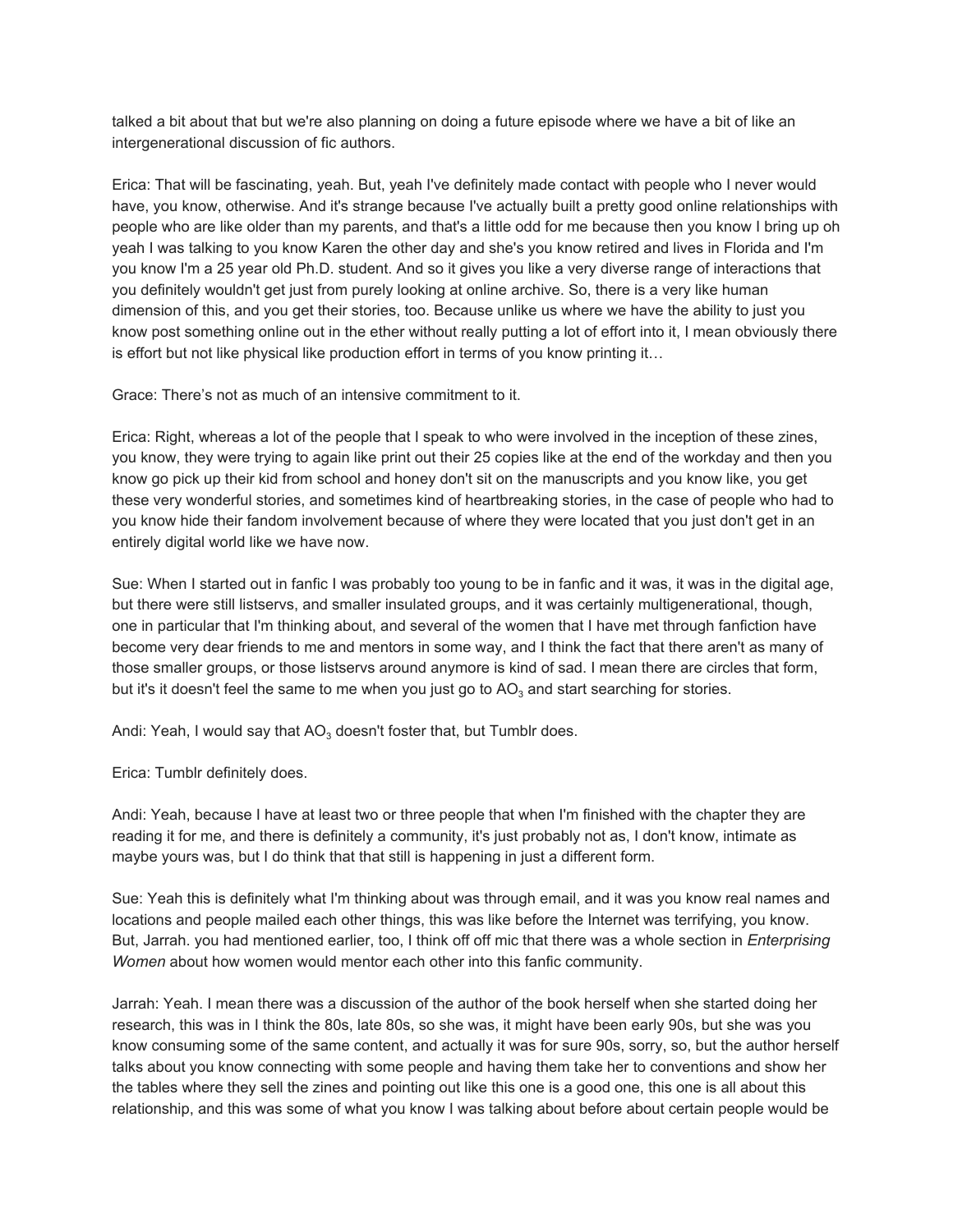less comfortable with the sexual content, so I remember she was saying the person who took her in the first place was disapproving of the sexual zines and would sort of point out like oh these are the ones you want to pay attention to, and don't pay attention to those ones. So, there was that aspect and then maybe you would get invited to like a living room zine making session or something like that.

Grace: Wow.

Andi: I'd hate to have that woman take a look at like lists of tags on AO $_3$  .

Jarrah: But, I mean it's still some of that still happens today, but I think you're right, Sue, there's definitely less of that direct mentorship, but certainly you know when I've been to conventions I've been very grateful for you know if it's my first convention, for that friendly person who spots me looking around being totally terrified, and being like here's the thing is you have to check out, here's my tips for you know make sure you have comfy shoes and don't forget your water bottle, and that kind of thing. And so there is still some of that stuff happening.

Grace: Yeah, nerd girls got to look out for each other.

### Jarrah: Yeah!

Sue: And the thing that happened to me with this listserv was like it wasn't just mentoring in fandom, it was like I'm having a work related crisis and I don't know what to do next in my life, can you get on the phone for an hour? Like it was that sort of thing that happened with these relationships, and I feel like it was just, I hit it at the right time that it became really special.

Andi: And that's the Picard/Crusher fandom right?

Sue: Yes it is.

Andi: I'm not at all surprised that they are so supportive and wonderful.

Jarrah: This also just reminded me of this, so Grace and I were both at GeekGirlCon a couple of years ago when there was a great panel called Geek Elders Speak…

Grace: It was a fantastic panel.

Jarrah: That's a lot of these original authors and talking about how much that was even more important in a time when you couldn't always count on, not that you can today but even less, on to say your male relatives supporting you doing this, and one of the women on the panel told a story about a woman whose husband tried to have her committed for going to conventions, and that she basically was able to flee her abusive marriage with the help of these friends that she had made through conventions and fiction writing. So, it's really you know you can really see how much of a lifeline that would have been when you know you couldn't just take it for granted that it's something you could safely do like you can to an extent a greater extent now.

Erica: Right, well and I think that that's important in terms of where Tumblr comes into the dynamic currently, because there's still very much relationships like that, and perhaps I misspoke before when I said that you can't find it in the digital age, because you can on Tumblr. Because, I know that there are at least in the fandoms to which I currently belong there are you know the people that are kind of known as like the fandom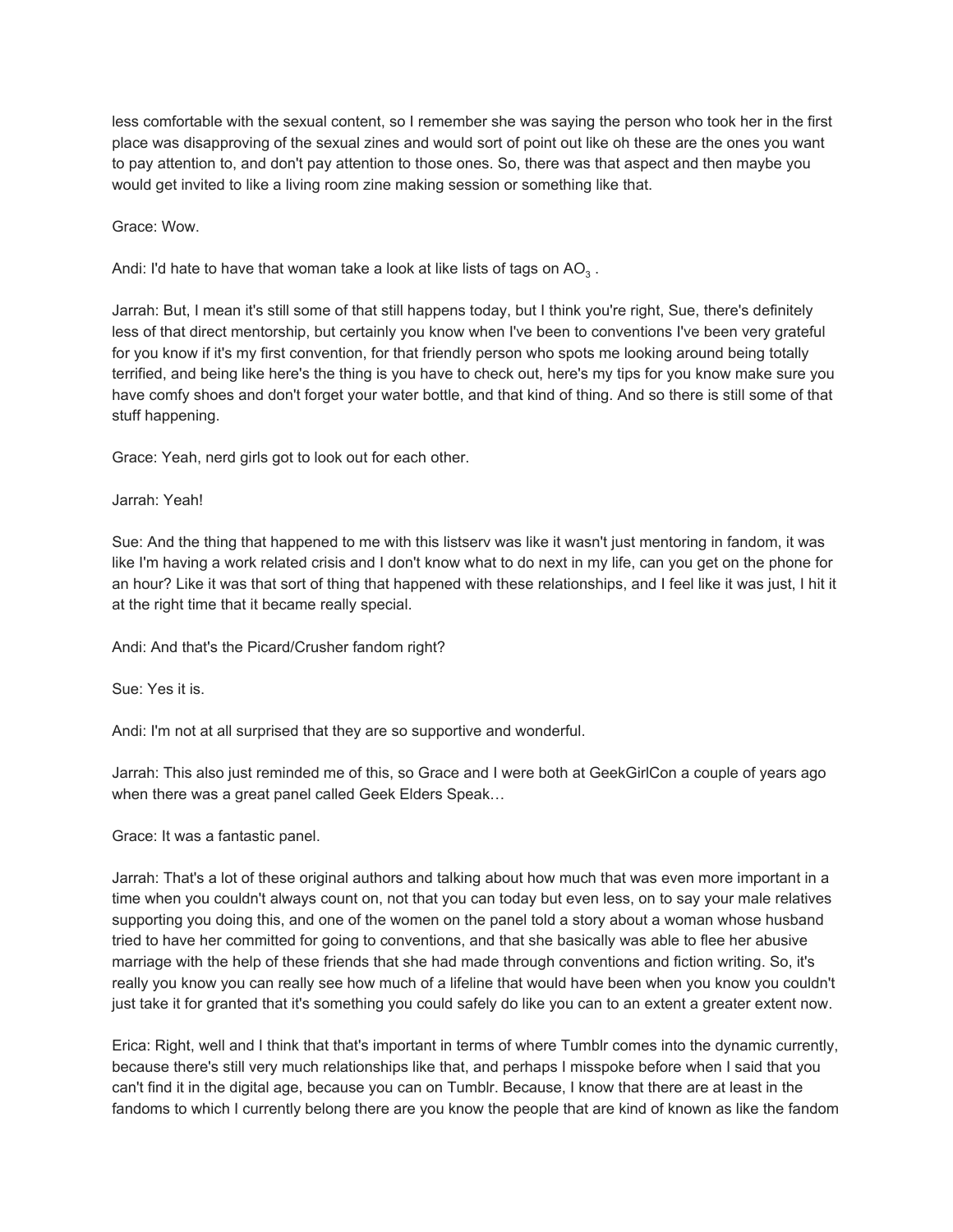mom, right, on Tumblr, and they aren't just the mom in terms of like oh come child let me tell you about canon or something like that.

Grace: Let me tell you of the days of the elder Internet…

Erica: But it's also like you know I'm confused about my sexuality, and I don't think my parents are going to say me can you talk me through this. Or, you know I'm leaving for college and I'm really anxious because I'm going to be somewhere where I've never been before, and like how do I handle this? You know, and so it's the same kind of real life issues where you have this person who is you know older and more knowledgeable than you have the connection of fandom to inspire trust, right. Which I think is a really cool thing that regardless of if you're in the Star Trek fandom or you know Avengers fandom you're going to find someone like that, which is pretty neat.

Grace: Fandom is amazing like that.

Erica: Yeah fandom's great.

Sue: So, I have like two more facts that I want to make sure to throw out and then we'll see if there's anything we haven't talked about that anybody else wants to bring up. But I just want to mention that the first all Kirk/Spock anthology fanzine was called Thrust, yes, you heard me correctly. The first episode was in 1978 and it had a pretty explicit cover sort of done in like a stained glass kind of aesthetic.

Erica: Yes it was considered highly blasphemous, I love it.

Sue: It's kind of amazing. Google it, I encourage you. But, by the year 2000 there had been over 500 Kirk/Spock zines published, not stories, zines.

Erica: Zines, yeah.

Grace: That's a lot of committed fans.

Sue: Astounding, yeah.

Erica: And granted a lot of those probably didn't have more of than like one or two runs, but that's still an amazing amount of dedication.

Grace: It really is.

Sue: Do we have any final thoughts or questions or things from anyone else?

Andi: Final thought is that fanfiction is awesome.

Grace: Final thought fanfiction is nothing to sniff at, unless you're like sniff it for a good fic then sniff away, by all means.

Erica: I mean like the whole point of my thesis is that fanfiction you know rather than being derided as something less than canon right, that we should appreciate it because it has this really vivid awesome